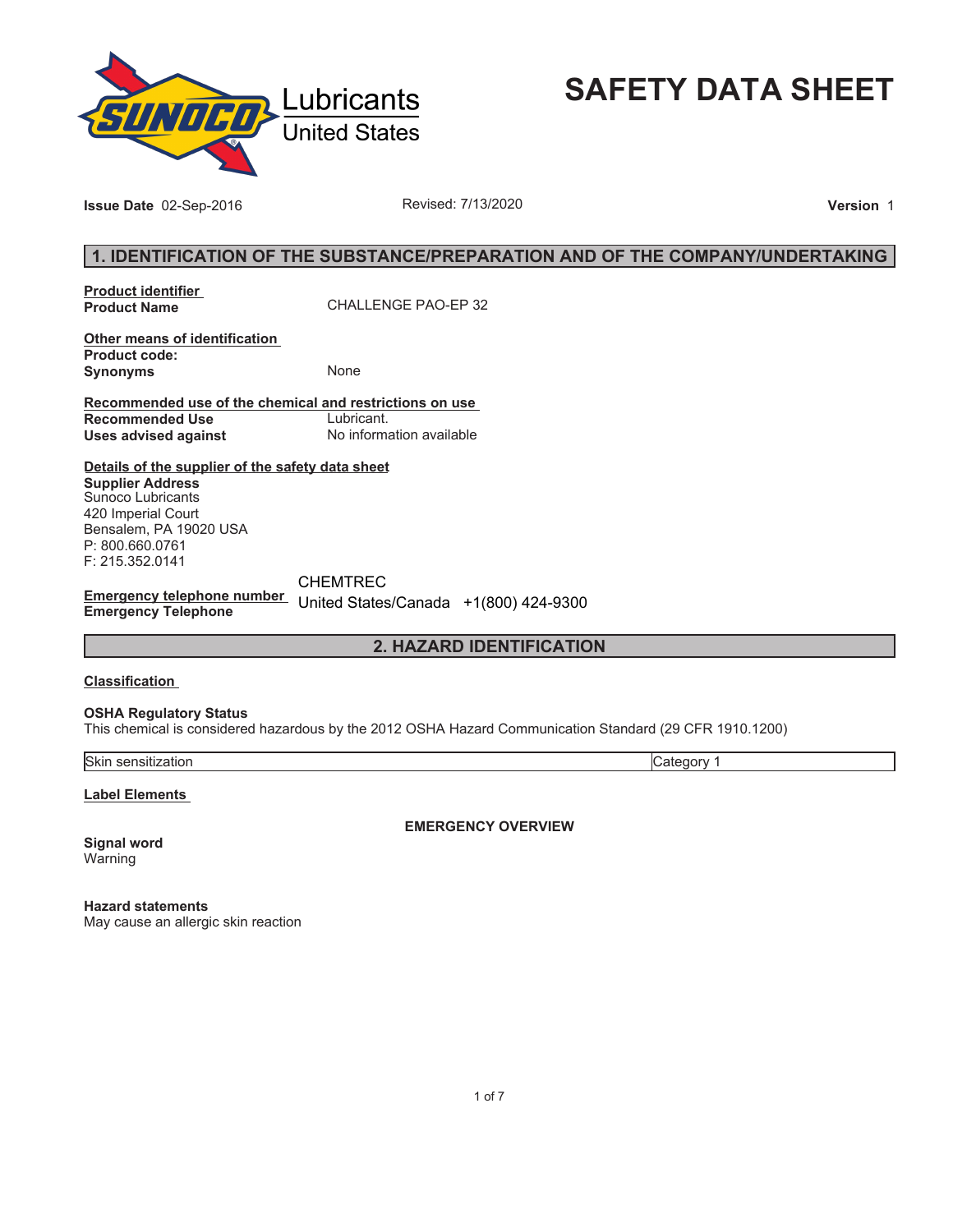

# This material is considered hazardous by the OSHA Hazard Communication Standard (29 CFR 1910.1200).

| <b>Components</b>                                                          | <b>CAS-No</b>                                                                                                                                 | Weight %     | <b>Trade Secret</b> |
|----------------------------------------------------------------------------|-----------------------------------------------------------------------------------------------------------------------------------------------|--------------|---------------------|
| Olefin Sulfide                                                             | 68937-96-2                                                                                                                                    | $0.5 - 0.95$ |                     |
|                                                                            |                                                                                                                                               |              |                     |
|                                                                            | <b>4. FIRST AID MEASURES</b>                                                                                                                  |              |                     |
| <b>First aid measures</b>                                                  |                                                                                                                                               |              |                     |
| Eye contact:                                                               | Rinse immediately with plenty of water, also under the eyelids, for at least 15 minutes. If<br>eye irritation persists, consult a specialist. |              |                     |
| Skin contact:                                                              | Wash off immediately with soap and plenty of water. If a person feels unwell or symptoms<br>of skin irritation appear, consult a physician.   |              |                     |
| Inhalation:                                                                | In the case of inhalation of aerosol/mist consult a physician if necessary.                                                                   |              |                     |
| Ingestion:                                                                 | Do not induce vomiting without medical advice. Drink 1 or 2 glasses of water. Consult a<br>physician if necessary.                            |              |                     |
| Most important symptoms and effects, both acute and delayed                |                                                                                                                                               |              |                     |
| <b>Symptoms</b>                                                            | No information available.                                                                                                                     |              |                     |
| Indication of any immediate medical attention and special treatment needed |                                                                                                                                               |              |                     |

## **5. FIRE-FIGHTING MEASURES**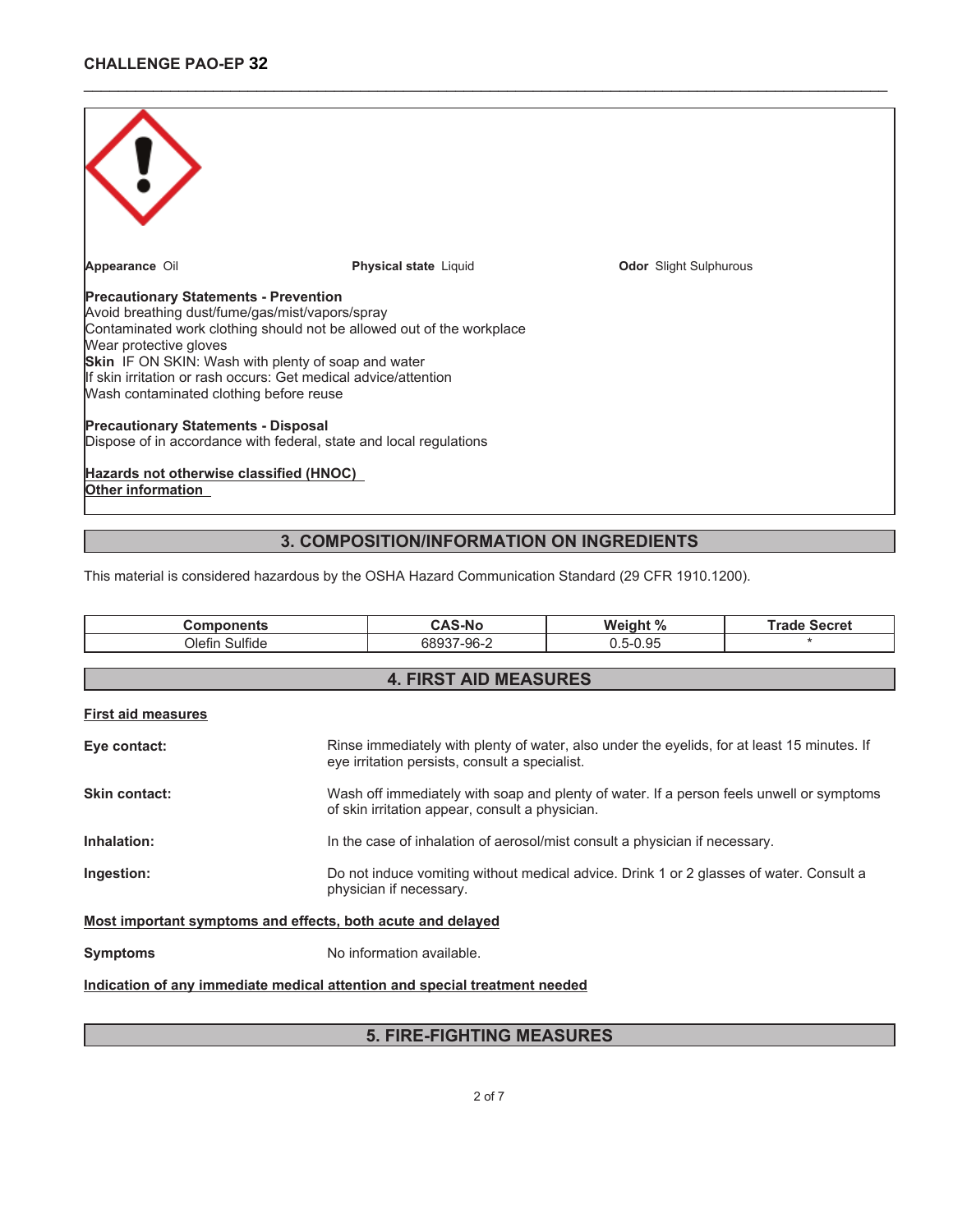## **CHALLENGE PAO-EP 32**

#### **Suitable extinguishing media:**

Carbon dioxide (CO2). Dry chemical. Water spray mist or foam.

Unsuitable extinguishing media Do not use a solid water stream as it may scatter and spread fire **Specific hazards arising from the chemical** Thermal decomposition can lead to release of irritating gases and vapors.

#### **Explosion data**

**Sensitivity to Mechanical Impact** None. **Sensitivity to Static Discharge** None.

### **Special protective equipment for firefighters:**

As in any fire, wear self-contained breathing apparatus pressure-demand, MSHA/NIOSH (approved or equivalent) and full protective gear.

## **6. ACCIDENTAL RELEASE MEASURES**

\_\_\_\_\_\_\_\_\_\_\_\_\_\_\_\_\_\_\_\_\_\_\_\_\_\_\_\_\_\_\_\_\_\_\_\_\_\_\_\_\_\_\_\_\_\_\_\_\_\_\_\_\_\_\_\_\_\_\_\_\_\_\_\_\_\_\_\_\_\_\_\_\_\_\_\_\_\_\_\_\_\_\_\_\_\_\_\_\_\_\_\_\_

|                                                      | Personal precautions, protective equipment and emergency procedures                                     |  |
|------------------------------------------------------|---------------------------------------------------------------------------------------------------------|--|
| <b>Personal precautions:</b>                         | Contaminated surfaces will be extremely slippery. Wear personal protective equipment.                   |  |
| <b>Environmental precautions</b>                     |                                                                                                         |  |
| <b>Environmental precautions:</b>                    | Do not flush into surface water or sanitary sewer system.                                               |  |
| Methods and material for containment and cleaning up |                                                                                                         |  |
| <b>Methods for containment</b>                       | Prevent further leakage or spillage if safe to do so.                                                   |  |
| Methods for cleaning up:                             | Absorb spill with inert material (e.g. dry sand or earth), then place in a chemical waste<br>container. |  |

## **7. HANDLING AND STORAGE**

#### **Precautions for safe handling**

Handling **Handle in accordance with good industrial hygiene and safety practice.** 

#### **Conditions for safe storage, including any incompatibilities**

**Storage Conditions** Keep container tightly closed

## **8. EXPOSURE CONTROLS/PERSONAL PROTECTION**

**Control parameters**

| <b>Exposure Guidelines</b>                                            | Contains mineral oil, vegetable oil, and/or synthetic oil. Under conditions which may<br>generate mists, observe the OSHA PEL of 5 mg/m <sup>3</sup> , ACGIH STEL of 10 mg/m <sup>3</sup> . |
|-----------------------------------------------------------------------|---------------------------------------------------------------------------------------------------------------------------------------------------------------------------------------------|
| Appropriate engineering controls                                      |                                                                                                                                                                                             |
| <b>Engineering measures to reduce</b><br>exposure:                    | Ensure adequate ventilation, especially in confined areas.                                                                                                                                  |
|                                                                       | Individual protection measures, such as personal protective equipment                                                                                                                       |
| <b>Respiratory protection:</b><br>Hand protection:<br>Eye protection: | Breathing apparatus needed only when aerosol or mist is formed.<br>Gloves made of plastic or rubber<br>Safety glasses                                                                       |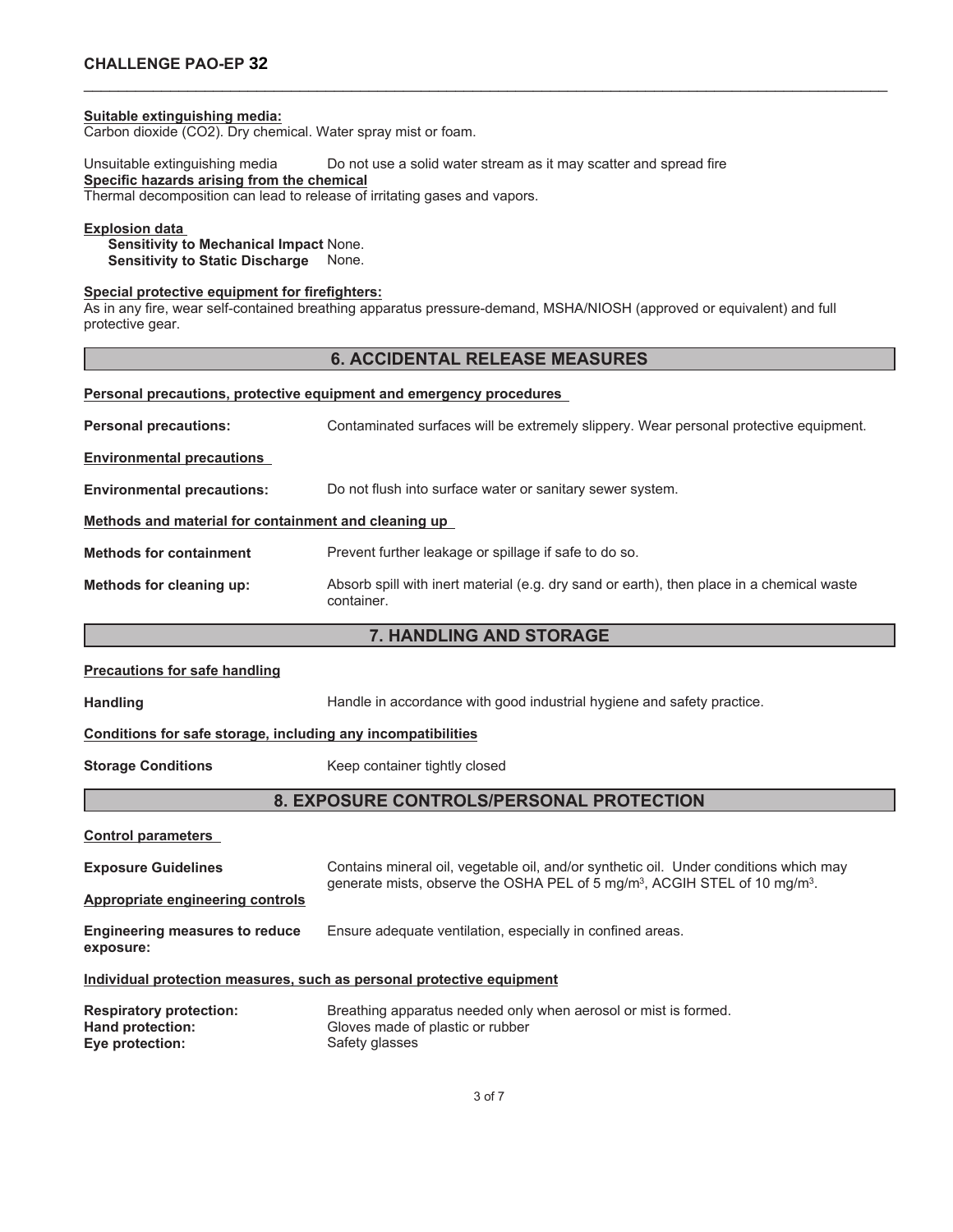**Skin and body protection:** Usual safety precautions while handling the product will provide adequate protection against this potential effect General Hygiene Considerations Avoid contact with skin, eyes and clothing

## **9. PHYSICAL AND CHEMICAL PROPERTIES**

\_\_\_\_\_\_\_\_\_\_\_\_\_\_\_\_\_\_\_\_\_\_\_\_\_\_\_\_\_\_\_\_\_\_\_\_\_\_\_\_\_\_\_\_\_\_\_\_\_\_\_\_\_\_\_\_\_\_\_\_\_\_\_\_\_\_\_\_\_\_\_\_\_\_\_\_\_\_\_\_\_\_\_\_\_\_\_\_\_\_\_\_\_

## **Information on basic physical and chemical properties**

| <b>Physical state Liquid</b><br>Appearance Oil                                         |                                               | <b>Odor</b> Slight Sulphurous                                                                                | <b>Color Amber</b>                                  |                                                               | <b>Odor threshold No information</b><br>available |
|----------------------------------------------------------------------------------------|-----------------------------------------------|--------------------------------------------------------------------------------------------------------------|-----------------------------------------------------|---------------------------------------------------------------|---------------------------------------------------|
| <b>Property</b><br><b>Melting</b><br>point/freezing<br>point                           | <b>Values</b><br>No information<br>available  | Remarks • Method                                                                                             | рH<br>boiling range                                 | Not applicable<br>Boiling point / No information<br>available |                                                   |
| <b>Flash point</b>                                                                     | 400 °F                                        | > 204 °C / > Cleveland Open Cup                                                                              | <b>Evaporation</b><br>rate                          | No information<br>available                                   |                                                   |
| <b>Flammability</b><br>(solid, gas)<br><b>Upper</b>                                    | No information<br>available<br>No information |                                                                                                              | <b>Flammability</b><br><b>Limit in Air</b><br>Lower | No information                                                |                                                   |
| flammability<br>limit:                                                                 | available                                     |                                                                                                              | flammability<br>limit:                              | available                                                     |                                                   |
| Vapor<br>pressure                                                                      | No information<br>available                   |                                                                                                              |                                                     | Vapor density No information<br>available                     |                                                   |
| <b>Specific</b><br>Gravity                                                             | ${}_{0.9}$<br>No information                  |                                                                                                              | Water<br>solubility<br><b>Partition</b>             | Insoluble in<br>water<br>No information                       |                                                   |
| Solubility in<br>other solvents available<br><b>Autoignition</b>                       | No information                                |                                                                                                              | coefficient                                         | available<br>DecompositionNo information                      |                                                   |
| temperature<br><b>Kinematic</b>                                                        | available<br>approx. 33.1                     |                                                                                                              | temperature<br><b>Dynamic</b>                       | available<br>No information                                   |                                                   |
| viscosity<br><b>Explosive properties</b><br><b>Oxidizing properties</b>                | cSt@40°C                                      | No information available<br>No information available                                                         | viscosity                                           | available                                                     |                                                   |
| <b>Other information</b>                                                               |                                               |                                                                                                              |                                                     |                                                               |                                                   |
| <b>Softening point</b><br><b>Molecular weight</b><br>VOC Content (%)<br><b>Density</b> |                                               | No information available<br>No information available<br>No information available<br>No information available |                                                     |                                                               |                                                   |
| <b>Bulk density</b>                                                                    |                                               | No information available                                                                                     |                                                     |                                                               |                                                   |

## **10. STABILITY AND REACTIVITY**

**Reactivity** Not applicable

## **Chemical stability**

| <b>Stability</b><br><b>Possibility of Hazardous Reactions</b> | Stable under normal conditions           |
|---------------------------------------------------------------|------------------------------------------|
| <b>Possibility of Hazardous</b><br><b>Reactions</b>           | None under normal processing.            |
| <b>Hazardous polymerization</b>                               | Hazardous polymerization does not occur. |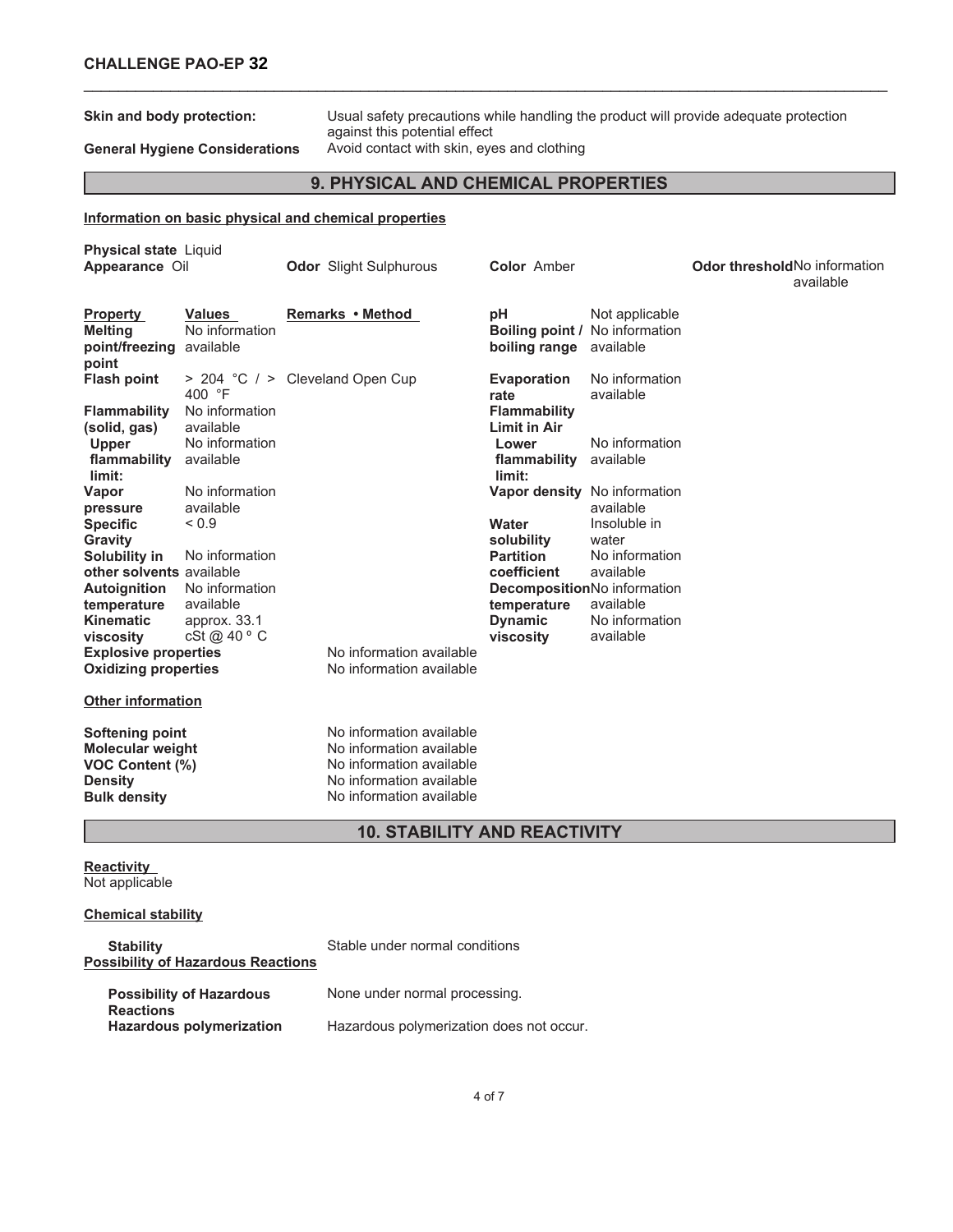## **Conditions to avoid**

**Conditions to avoid** No special storage conditions required **Hazardous Decomposition Products**

**Hazardous Decomposition Products** Thermal decomposition can lead to release of irritating gases and vapors **Incompatible materials**

**Incompatible materials Oxidising agents** 

## **11. TOXICOLOGICAL INFORMATION**

\_\_\_\_\_\_\_\_\_\_\_\_\_\_\_\_\_\_\_\_\_\_\_\_\_\_\_\_\_\_\_\_\_\_\_\_\_\_\_\_\_\_\_\_\_\_\_\_\_\_\_\_\_\_\_\_\_\_\_\_\_\_\_\_\_\_\_\_\_\_\_\_\_\_\_\_\_\_\_\_\_\_\_\_\_\_\_\_\_\_\_\_\_

## **Information on likely routes of exposure**

| <b>Components</b>          | Oral LD50                        | Dermal LD50                                                                                                                                                                   | <b>Inhalation LC50</b> |  |
|----------------------------|----------------------------------|-------------------------------------------------------------------------------------------------------------------------------------------------------------------------------|------------------------|--|
| Ingestion                  |                                  | Ingestion may cause gastrointestinal irritation, nausea, vomiting and diarrhoea.                                                                                              |                        |  |
| <b>Inhalation</b>          | Avoid breathing vapors or mists. |                                                                                                                                                                               |                        |  |
| <b>Skin contact</b>        |                                  | Substance does not generally irritate and is only mildly irritating to the skin. Repeated or<br>prolonged skin contact may cause allergic reactions with susceptible persons. |                        |  |
| Eye contact                | May cause slight irritation.     |                                                                                                                                                                               |                        |  |
| <b>Product Information</b> |                                  | Product does not present an acute toxicity hazard based on known or supplied information                                                                                      |                        |  |

| Com<br>---                                        | LD50<br>วra                                                            | .D50<br>۱۵۲،<br>rmal | $\sim$ $\sim$ $\sim$<br>LC JU |
|---------------------------------------------------|------------------------------------------------------------------------|----------------------|-------------------------------|
| Olefir<br>$- - -$<br>`7-96-∠ີ<br>.689″<br>Sulfide | Rat<br>$\mathbf{a} = \mathbf{a} \mathbf{a}$<br>า/kc<br>- 1<br>-<br>JUU |                      |                               |
|                                                   |                                                                        |                      |                               |

### **Information on toxicological effects**

## **Delayed and immediate effects as well as chronic effects from short and long-term exposure**

| <b>Sensitization</b><br><b>Mutagenic effects:</b><br>Carcinogenicity | May cause sensitization by skin contact.<br>Did not show mutagenic or teratogenic effects in animal experiments.<br>This product does not contain any carcinogens or potential carcinogens as listed by OSHA,<br>IARC or NTP. |
|----------------------------------------------------------------------|-------------------------------------------------------------------------------------------------------------------------------------------------------------------------------------------------------------------------------|
| <b>Reproductive toxicity</b>                                         | This product does not contain any known or suspected reproductive hazards.                                                                                                                                                    |
| <b>STOT - Single Exposure</b>                                        | None under normal use conditions.                                                                                                                                                                                             |
| <b>STOT - Repeated Exposure</b>                                      | None under normal use conditions.                                                                                                                                                                                             |
| <b>Aspiration hazard</b>                                             | Not applicable.                                                                                                                                                                                                               |

**Numerical measures of toxicity - Product Information**

**The following values are calculated based on chapter 3.1 of the GHS document** .

| ATEmix (oral)                    | 53273 mg/kg |  |
|----------------------------------|-------------|--|
| ATEmix (inhalation-dust/mist)    | 26302 mg/l  |  |
| <b>ATEmix (inhalation-vapor)</b> | 26302 mg/l  |  |

## **12. ECOLOGICAL INFORMATION**

### **Ecotoxicity**

No known hazards to the aquatic environment.

0.43% of the mixture consists of components(s) of unknown hazards to the aquatic environment

|                     | $\cdots$<br>cono-<br>17-96-2<br>Olefir<br>Sulfide<br>ו טפט |  |
|---------------------|------------------------------------------------------------|--|
| biants<br>іяти<br>9 |                                                            |  |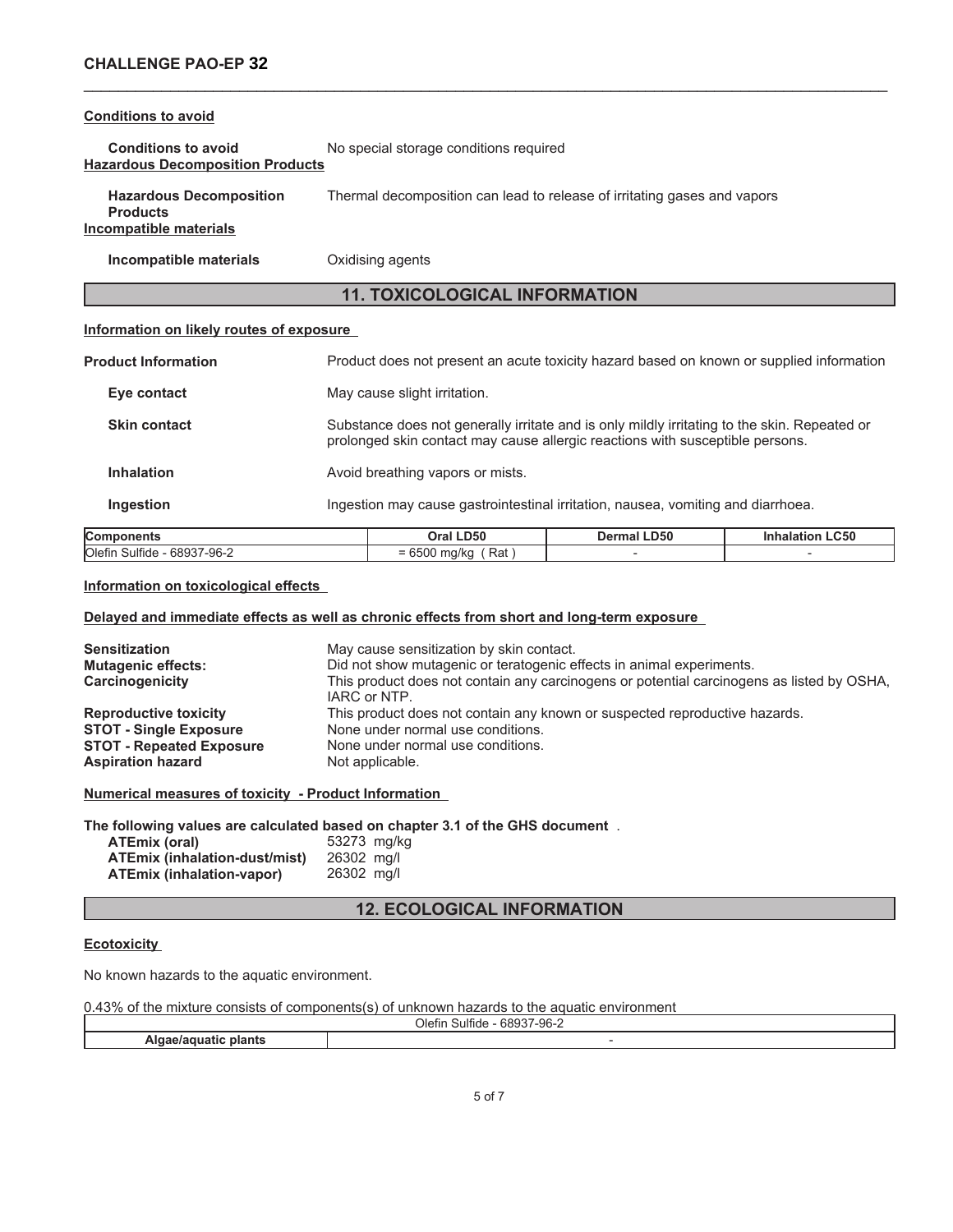## **CHALLENGE PAO-EP 32**

| Fish      | 250 - 500: 96 h Pimephales promelas mg/L LC50 static 1000: 96 h Pimephales promelas mg/L LC50 |
|-----------|-----------------------------------------------------------------------------------------------|
|           | semi-static                                                                                   |
| Crustacea | 1000: 48 h Daphnia magna mg/L EC50                                                            |

\_\_\_\_\_\_\_\_\_\_\_\_\_\_\_\_\_\_\_\_\_\_\_\_\_\_\_\_\_\_\_\_\_\_\_\_\_\_\_\_\_\_\_\_\_\_\_\_\_\_\_\_\_\_\_\_\_\_\_\_\_\_\_\_\_\_\_\_\_\_\_\_\_\_\_\_\_\_\_\_\_\_\_\_\_\_\_\_\_\_\_\_\_

#### **Persistence and degradability**

No information available.

#### **Bioaccumulation**

No information available.

#### **Mobility**

The product is insoluble and floats on water.

## **13. DISPOSAL CONSIDERATIONS**

#### **Waste treatment methods**

**Disposal of wastes** Disposal should be in accordance with applicable regional, national and local laws and regulations. **Contaminated packaging Do not reuse container.** 

## **14. TRANSPORT INFORMATION**

**DOT** Not Regulated by any means of transportation

## **15. REGULATORY INFORMATION International Inventories TSCA:** Listed in TSCA

| 135A.                | LISICY III TOUA                                                         |
|----------------------|-------------------------------------------------------------------------|
| DSL:                 | All of the components in this product are listed in DSL                 |
| <b>EINECS/ELINCS</b> | This product complies with EINECS/ELINCS                                |
| <b>CHINA:</b>        | This product complies with China IECSC.                                 |
| <b>KECL:</b>         | This product complies with Korea KECL.                                  |
| <b>PICCS:</b>        | This product complies with Philippines PICCS.                           |
| AICS:                | All the constituents of this material are listed on the Australian AICS |
|                      |                                                                         |

#### **Legend:**

**TSCA** - United States Toxic Substances Control Act Section 8(b) Inventory

**DSL/NDSL** - Canadian Domestic Substances List/Non-Domestic Substances List

**EINECS/ELINCS** - European Inventory of Existing Chemical Substances/European List of Notified Chemical Substances

**ENCS** - Japan Existing and New Chemical Substances **IECSC** - China Inventory of Existing Chemical Substances

**KECL** - Korean Existing and Evaluated Chemical Substances

**PICCS** - Philippines Inventory of Chemicals and Chemical Substances

**AICS** - Australian Inventory of Chemical Substances